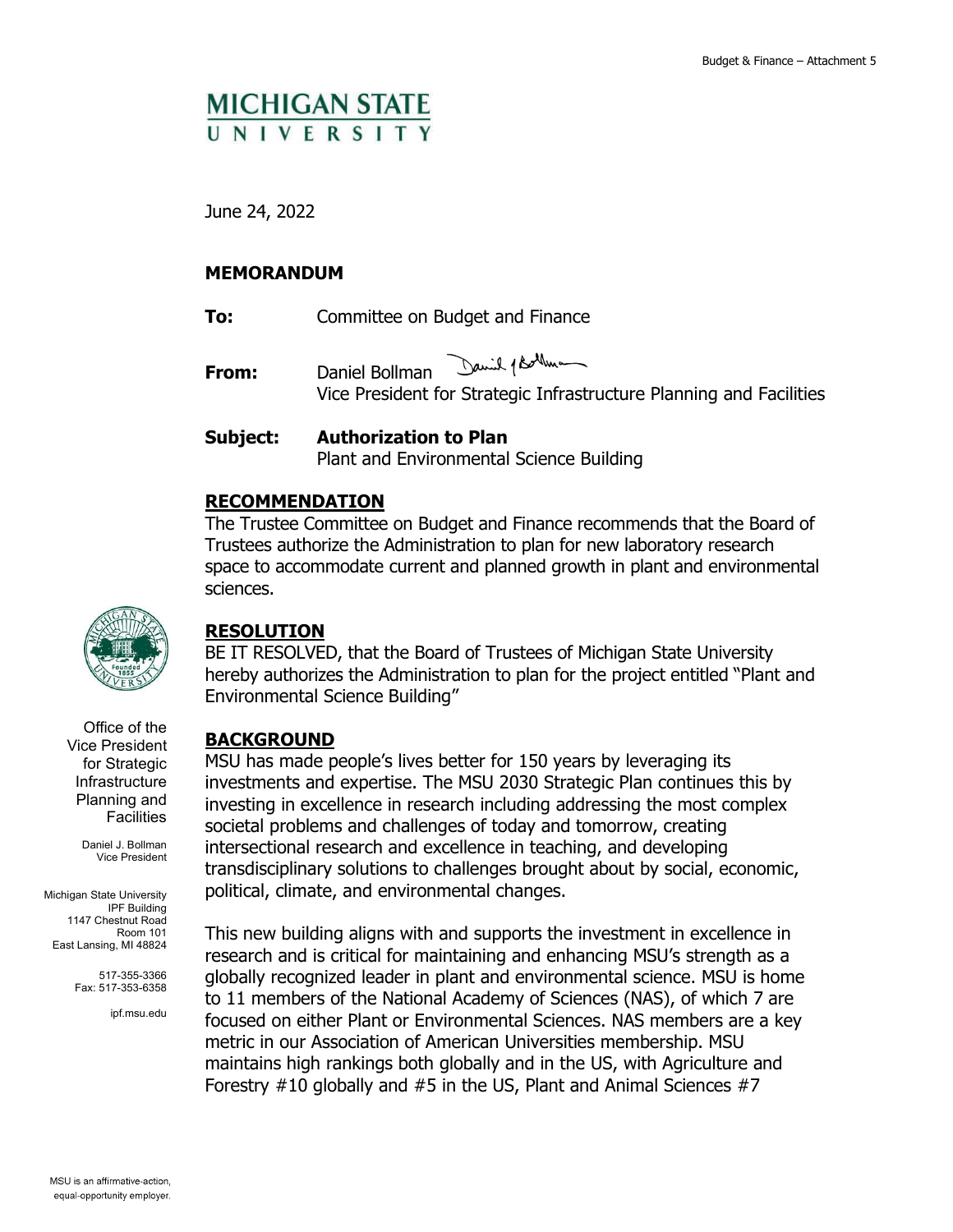globally, Agriculture Sciences #22 globally, and Environment/Ecology Sciences #39 globally.

The building will (a) provide new capacity, (b) align modern building infrastructure and space functionality, and (c) support the consolidation of top ranked researchers and students, thereby enabling new synergies and enhancing potential for discovery. It will provide the same quality of research facilities as our competitive institutions and allow us to attract and retain leading scientists, expand research to support Michigan, US and global agriculture, and increase federal funding in high-demand research areas.

## **Description of Project:**

The programmatic vision focuses on research at the interface of plants and the environment with a focus on agriculture and ecological resilience; fundamental mechanisms of plant growth, photosynthesis, and evolution and resistance to stress/change. Planning for the building will consider the programmatic needs of research in photosynthesis and plant resilience, regenerative agriculture, and environmental science and ecology.

The building will primarily include wet-bench laboratory research space, support facilities including growth chambers, and collaborative spaces.

The anticipated location is in the central academic district adjacent to the Biomedical and Physical Sciences Building. Proximity to the existing Plant Sciences neighborhood is critical to the collaborative nature of the research, sharing of resources, and operational efficiencies. Site evaluation will account for infrastructure requirements. This project and its planning will set the stage for demolition of the Center for Integrated Plant Systems Building, and future adaptative re-use of the Plant Biology Building for further thematic colocation of programs, thereby reducing capital renewal.

### **Communication Plan:**

Input will continue to be solicited from the campus community during the planning phase.

### **Preliminary Project Cost Information:**

The planning for this project will incur costs for consultants, designers, and cost estimating. Initial funding will be from Infrastructure Reserve. It is anticipated that funding for the project will be a combination of general fund facilities and administrative costs, philanthropy including sponsorships, and long-term debt financing.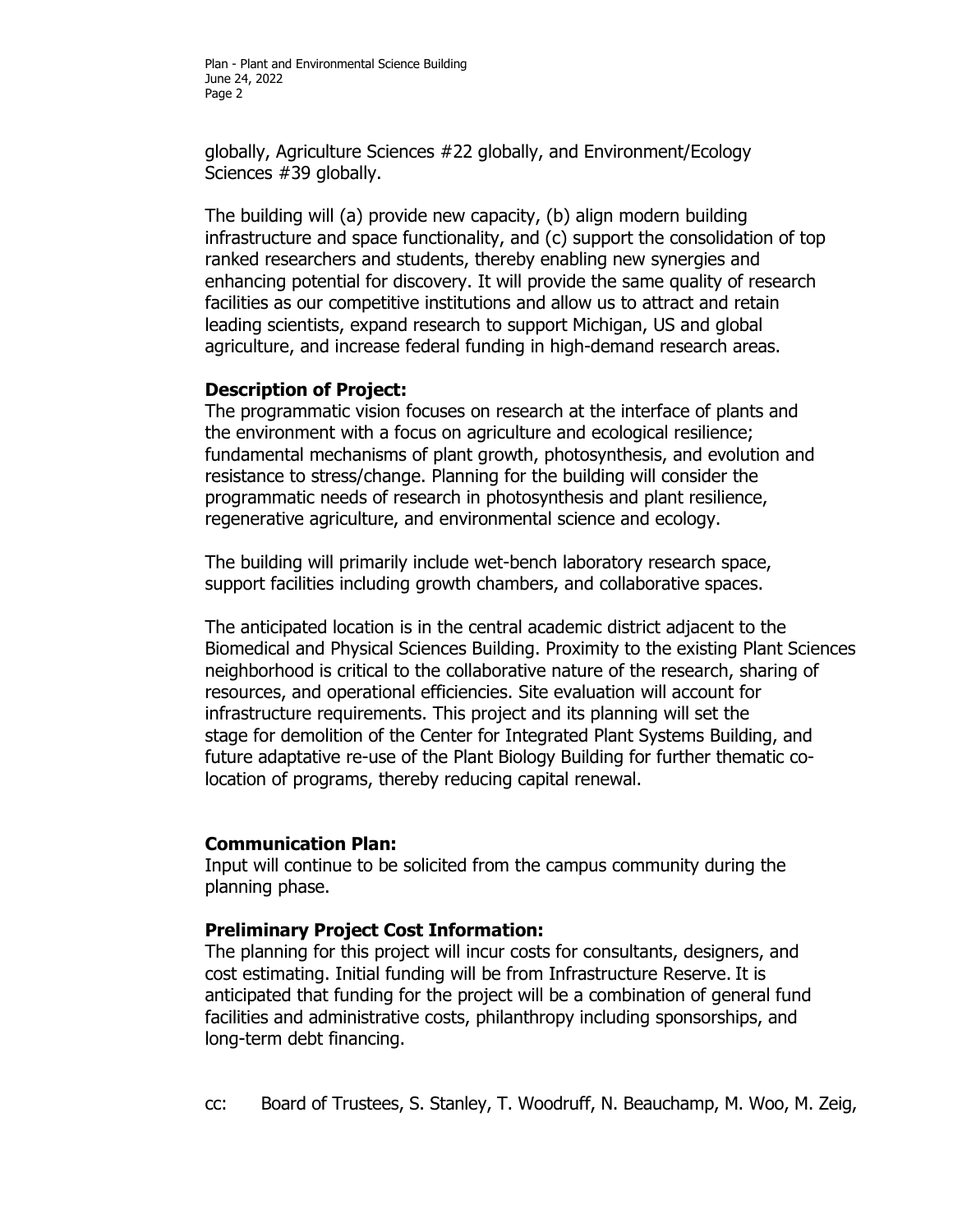B. Quinn, V. Gore, E. Scorsone, L. Frace, T. Glasmacher, K. Tobin, B. Kranz, M. McCabe, J. Mumma, L. Gremel, J. Rayis, L. Adams, K. Oosterhoff, J. Andrews, D. Gage, K. Millenbah, P. Duxbury, G. Smith

CP22084